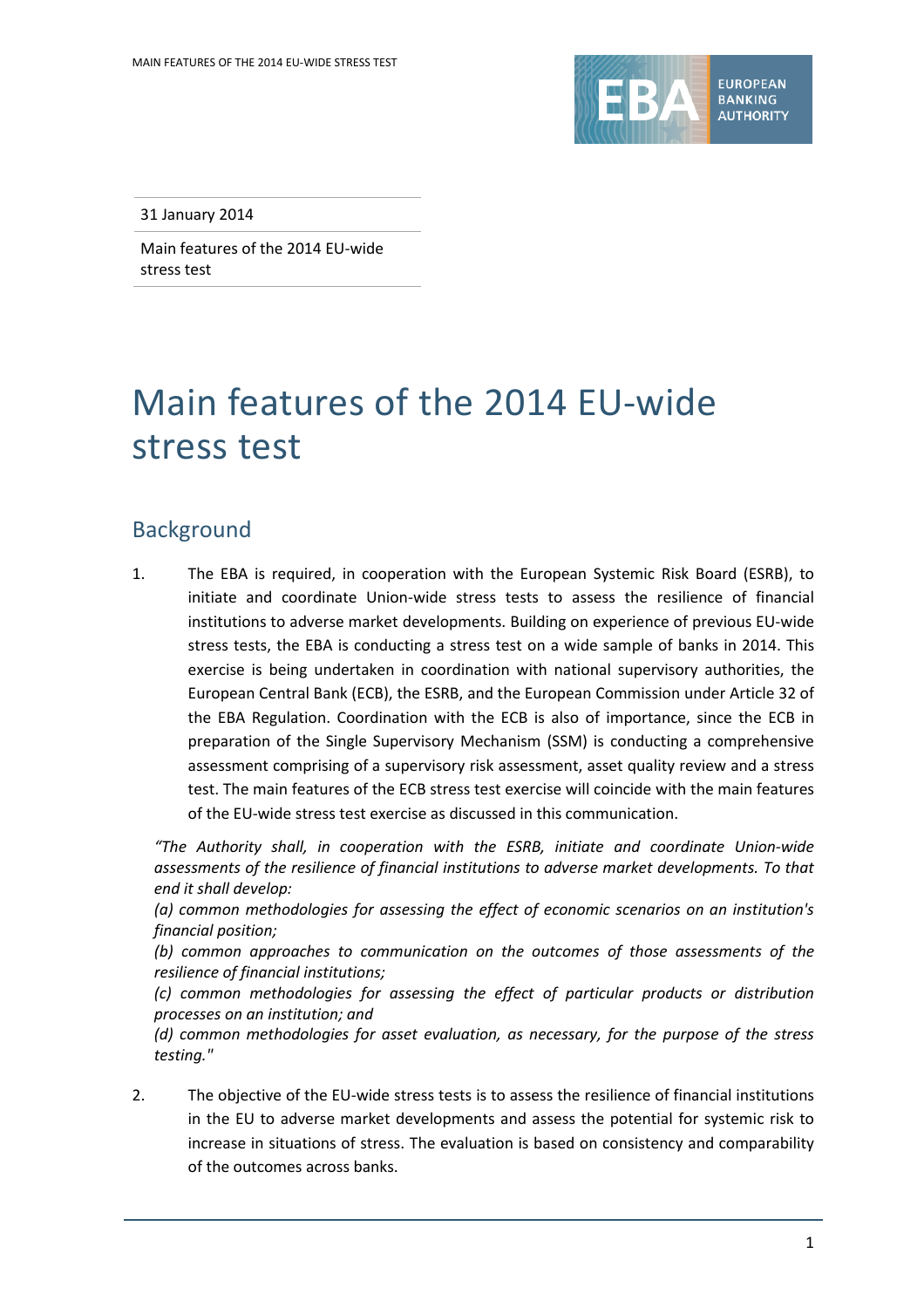

- 3. The EU-wide stress test is designed to provide supervisors, banks and other market participants and with a common exercise that facilitates the creation of benchmarks to contrast and compare EU-banks under adverse market conditions. Therefore, the exercise is designed to provide competent authorities (CAs) with a consistent and comparable methodology to allow them to undertake a rigorous assessment of banks' resilience under stress and which can be effectively disseminated in a transparent and comparable fashion at an EU level via the EBA. To this end, the EU-wide stress test is focused on providing consistent transparency as a complement, not as a substitute, to other supervisory required stress tests including those carried out under Pillar 2.
- 4. The 2014 EU-wide stress test (hereafter, "exercise") is conducted on a bank-by-bank basis, at the highest level of consolidation in the European Economic Area (EEA). The assessment of the reliability and robustness of banks' assumptions, data, estimates and results will rest with the CAs and for the SSM countries centrally with the ECB. Banks' calculations should be rigorously reviewed and challenged by the respective CAs and for SSM countries also by the ECB before being collected by the EBA and disseminated for transparency purposes.
- 5. The EBA will provide CAs with statistical benchmarks for the key risk parameters and variables for assisting the quality assurance process. Although some differences are expected in the way the macro-economic scenarios will be translated by banks into the relevant risk parameters, the results are expected to be substantially consistent for comparable portfolios, institutions and recent historical trends.
- 6. The EBA notes the specific benefits of a consistent and transparent stress test exercise. At one level it facilitates market discipline, through the production of granular data on a bank-by-bank level illustrating how a common starting point, based on actual data, is affected by a common shock. At the same time an EU-wide exercise can serve as a common ground on which CAs can base their supervisory assessments of banks' resilience to relevant shocks, in order to identify appropriate mitigating actions.

# Objectives of this guidance

- 7. This document aims at providing banks with the main characteristics of the 2014 EU-wide stress test. A more detailed methodological document as well as the templates for the data collection will be disclosed at a later stage and discussed with the participating banks.
- 8. The document does not cover the steps of the quality assurance process, which will be managed by the CAs and for SSM countries also by the ECB and rest under their sole responsibility. Accordingly, the note does not deal with possible supervisory measures to be put in place following the outcome of the stress test. Any decisions on the supervisory reaction function will be taken and announced by the relevant CA.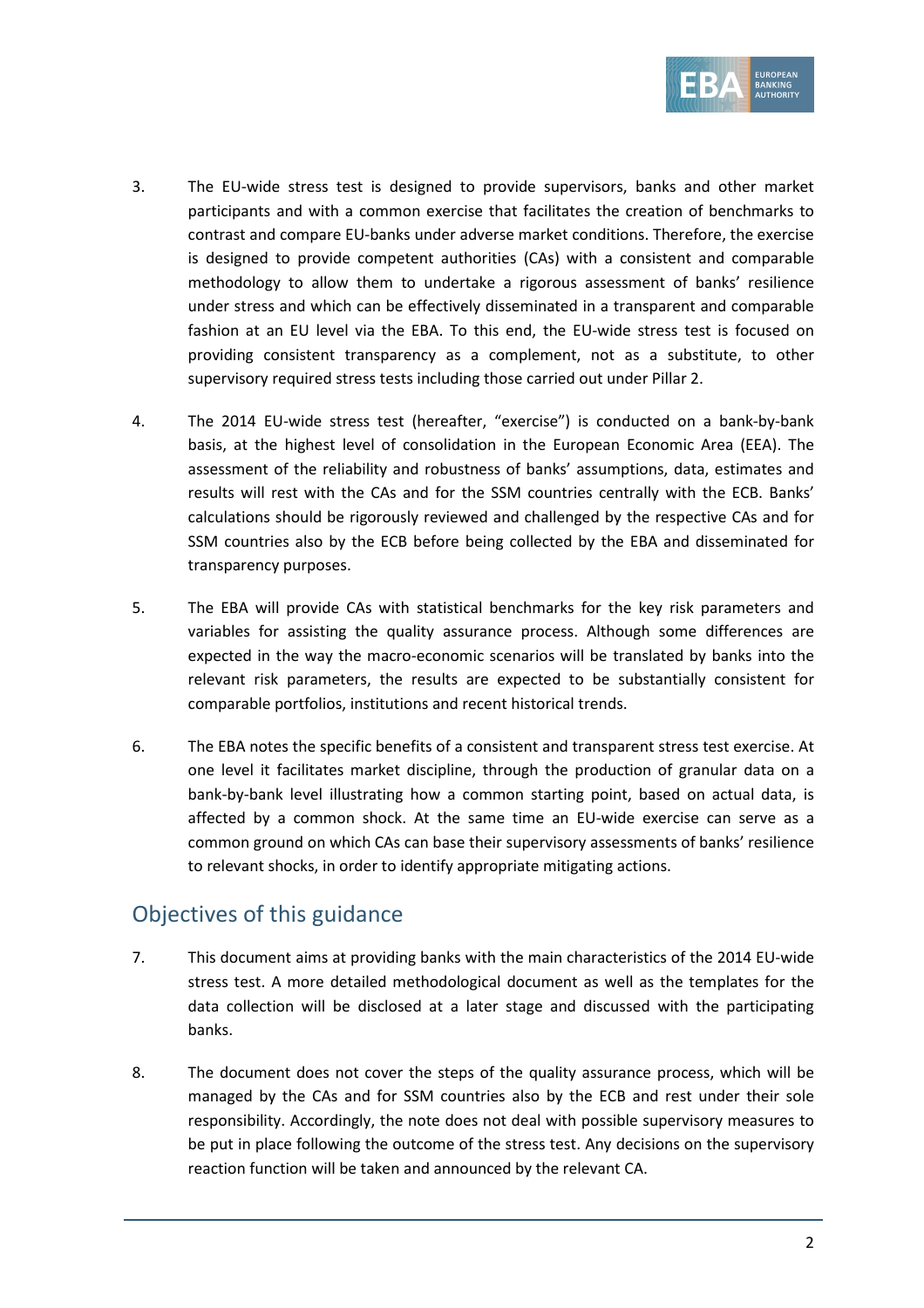

9. CAs may require banks under their supervision to submit additional data for challenging banks' results as part of their quality assurance process.

## Sample of banks

10. The 2014 EU-wide stress test exercise is carried out on a sample of banks covering at least 50% of the national banking sector in each EU Member State, as expressed in terms of total consolidated assets as of end of 2013. CAs and the ECB can expand the sample if they deem this necessary. The full list of banks for the 2014 EU-wide stress test is reported in the Annex.

## Scope of consolidation

11. The EBA exercise will be run at the highest level of consolidation. The scope of consolidation is the perimeter of the banking group as defined by the CRD/CRR. The exclusion of insurance activities is to be done both from the balance sheet and the revenues and costs side of the Profit & Loss (P&L).

#### Macro-economic scenarios and market risk shocks

- 12. The 2014 EU-wide stress test will assess the resilience of EU banks under a common baseline and adverse macro-economic scenario developed in close cooperation with the CAs, European Commission, the ESRB and the ECB. The scenarios will cover the period of 2014 – 2016. Macro-economic scenarios will be agreed by participating authorities.
- 13. For the treatment of positions held for trading, available for sale and designated at fair value through profit and loss – including sovereign positions in these accounting categories – a set of common stressed market parameters will be directly applied on the positions.
- 14. CAs may develop additional and specific macro-economic sensitivities and market risk shocks in order to incorporate country specific features as deemed necessary. Banks are however required to submit to the EBA the results based on the common macroeconomic scenarios and market risk shocks. The EBA published results should allow understanding the impact of the common scenarios and shocks in isolation, consistently with the objective of ensuring cross-bank consistency and comparability.

## Time-horizon and reference date

15. The exercise will be carried out on the basis of the consolidated year-end 2013 figures and the scenarios will be applied over a period of three years (from 2014 to 2016).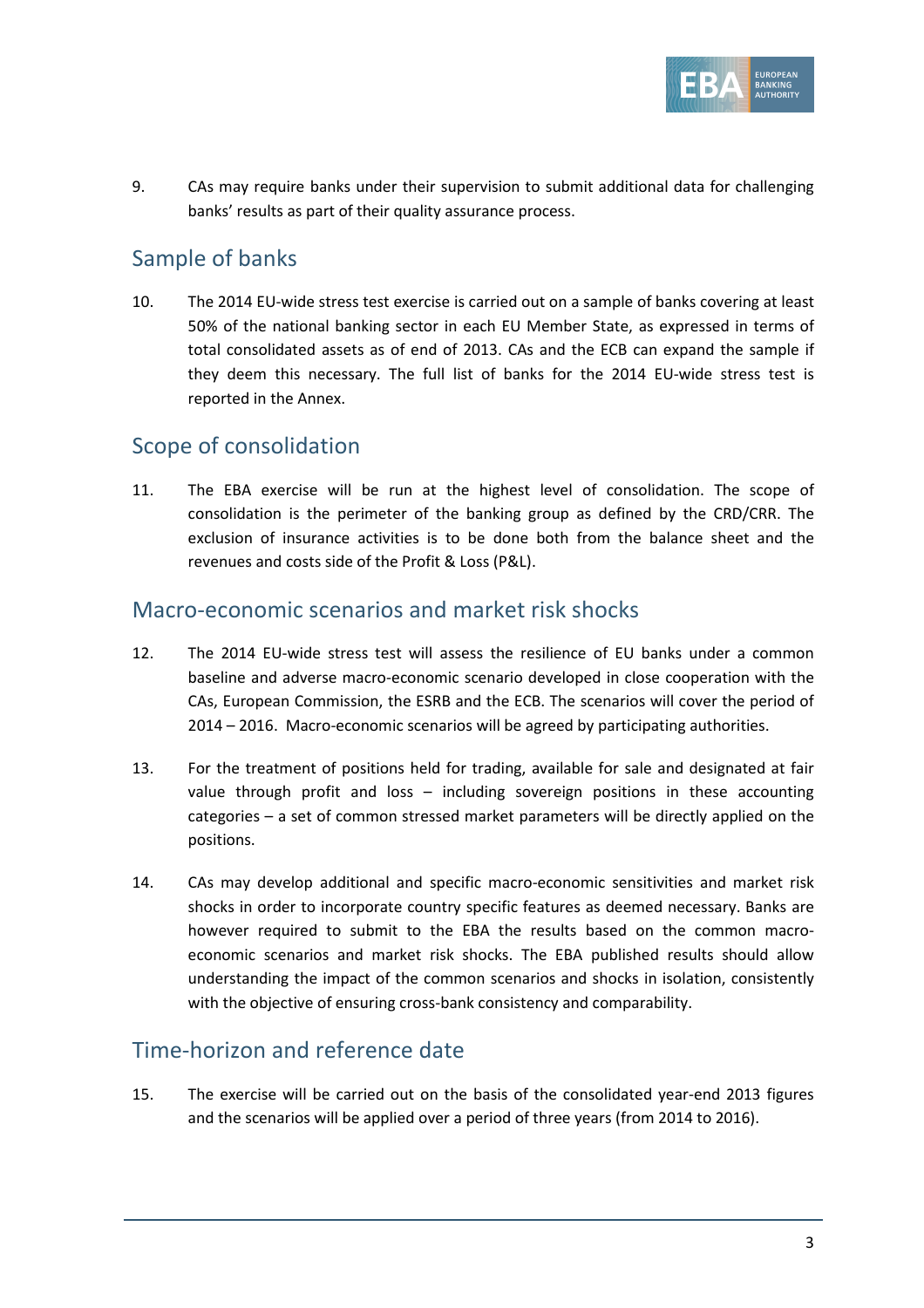

# Definition of capital

- 16. The impact of the EU-wide stress test will be assessed in terms of Common Equity Tier 1. Additional Tier 1 and Tier 2 instruments eligible as regulatory capital under the CRR provisions that convert into Common Equity Tier 1 or are written down upon a trigger event will be reported as a separate item if the conversion trigger is above the Common Equity Tier 1 ratio in the adverse scenario.
- 17. The definition of Common Equity Tier 1 that is valid during the time-horizon of the stress test will be used (i.e. CRR/CRD4 definition of capital with transitional arrangements as per December 2014, December 2015 and December 2016). Capital components subject to transitional arrangements (for instance, deferred tax assets) will be reported as memo items and publicly disclosed.
- 18. CAs may, in addition, assess the impact of the stress test on other yardsticks, including fully loaded CRR/CRD4 Common Equity Tier 1. Possible supervisory measures may be linked to one or more yardsticks at the discretion of the relevant CA.

## Hurdle rates

- 19. For the purpose of the 2014 EU-wide stress test the following hurdle rates will apply as a minimum across all participating banks:
	- The capital hurdle rate is set at 8% Common Equity Tier 1 ratio for the baseline scenario.
	- The capital hurdle rate is set at 5.5% Common Equity Tier 1 ratio for the adverse scenario.
- 20. The relevant CA may calibrate possible supervisory measures based on a ladder of intervention points arising from the stress test and may also more formally set higher hurdle rates and formally commit to take specific actions on the basis of those higher requirements.

#### Static balance sheet assumption

- 21. Given its objectives, the 2014 EU-wide stress test will be conducted on the assumption of a static balance sheet. The zero growth assumption applies on a solo, sub-consolidated and consolidated basis for both the baseline as well as the adverse scenario. Assets and liabilities that mature within the time horizon of the exercise should be replaced with similar financial instruments in terms of type, credit quality at date of maturity and residual maturity as at the start of the exercise. No workout of defaulted assets is assumed in the exercise.
- 22. The static balance sheet assumption should also be assumed for assets and liabilities denominated in currencies other than Euro, hence the effect of currency fluctuations should not affect the enforcement of this assumption.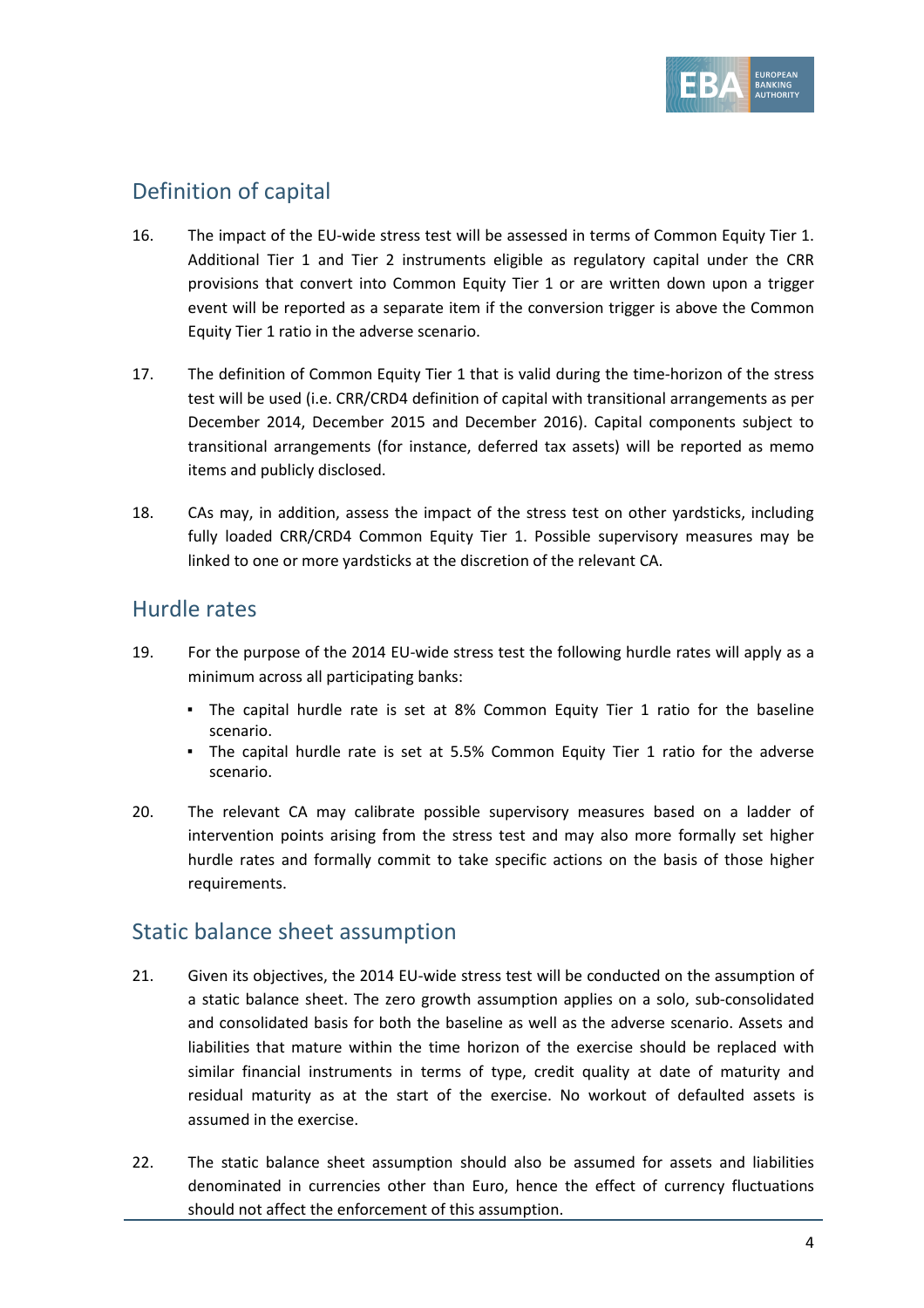

- 23. Furthermore, it is assumed in the exercise that banks maintain the same business mix and model (geographical and product strategies and operations) throughout the time horizon. With respect to the P&L, revenue and cost assumptions made by banks should be in line with the constraints of zero growth and a stable business mix.
- 24. While the EU-wide stress test is based on the static balance sheet assumption and the results should be presented accordingly, CAs may deem useful to analyse banks' response functions and managerial actions for mitigating the impact of the stress test as well as variables such as the evolution of credit growth under the scenarios as part of the process for identifying possible supervisory measures for addressing possible capital shortfalls emerged in the exercise.
- 25. Exemptions from the static balance sheet assumptions can be granted due to the likely completion of mandatory restructuring plans that have been publicly announced before  $31<sup>st</sup>$  December 2013. These restructuring plans need to be formally agreed with the European Commission.

#### Risk coverage

- 26. The EU-wide stress test is primarily focused on the assessment of the impact of risk drivers on the solvency of banks. Both trading and banking book assets (including offbalance sheet exposures) are subject to stress at the highest level of consolidation of the banking group.
- 27. Banks are required to stress test the following common set of risks:
	- Credit risk
	- Market risk
	- Sovereign risk
	- Securitisation
	- Cost of funding
- 28. Although the focus of the exercise remains on credit and market risks, banks are also requested to assess the impact on interest income, including the increase in the cost of funding, over the stress-test time horizon. In addition, capital requirements for operational risk are also taken into account in the exercise using a simplified approach.
- 29. CAs may include additional risks (e.g. sector specific risks, conduct risk) beyond the common set identified for the EU-wide stress test. Banks are however required to submit to the EBA the results based on the common set of risks. The published results should allow understanding the impact of the common set of risks in isolation, consistently with the objective of ensuring cross-bank consistency and comparability.